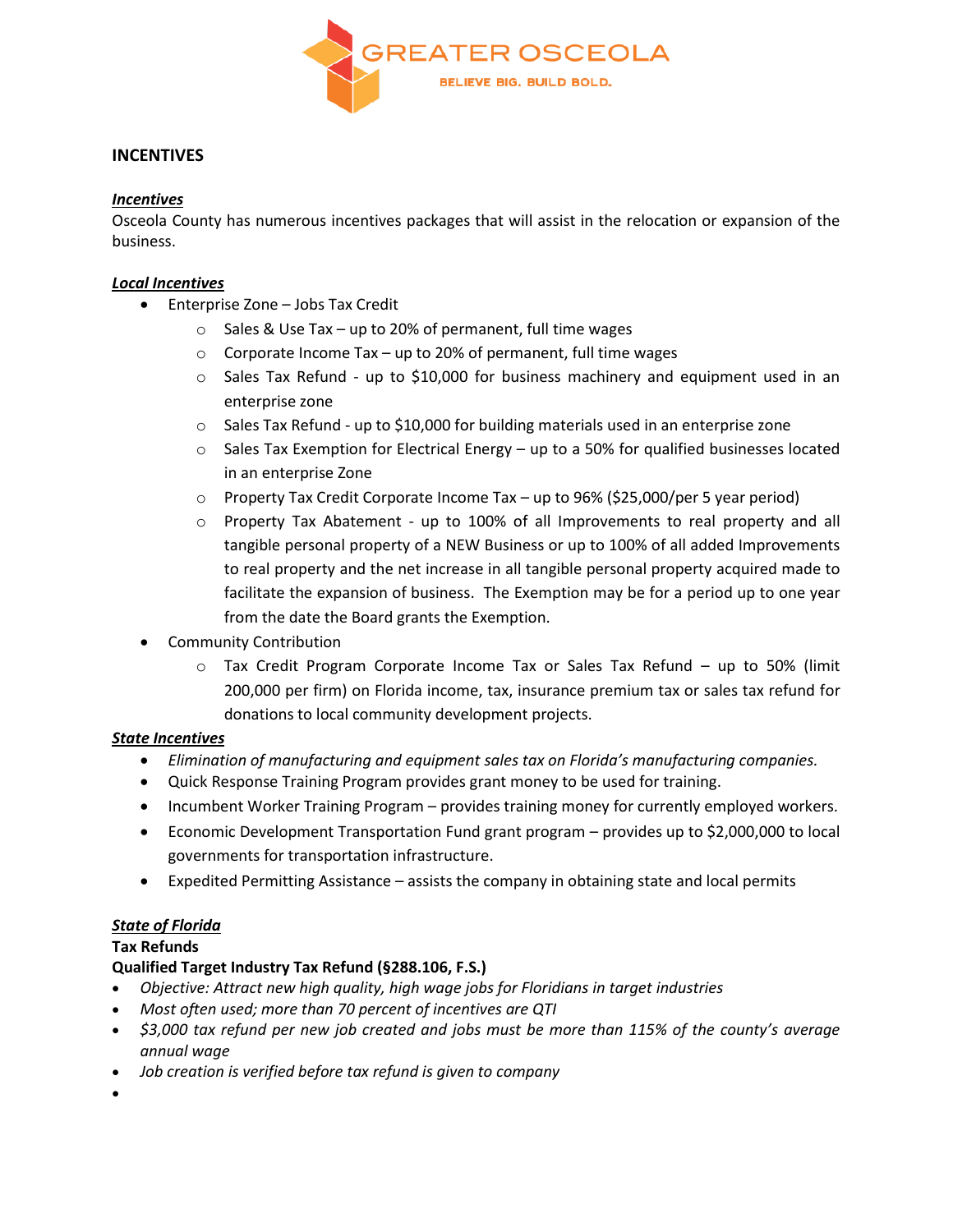



#### **Qualified Defense and Space Contractor Tax Refund (§288.1045, F.S.)**

- *Objective: Spur job creation in Florida's defense and space industries*
- *Serves to attract new high quality, high wage jobs for Floridians in the defense and space industries*
- *Tax refunds are made to qualifying, pre-approved businesses bidding on new competitive contracts, or consolidating existing defense or space contracts*
- *Comprises less than two percent of all economic development incentives approved since 1995*

# **Brownfield Redevelopment Bonus Refunds (§288.107, F.S.)**

- *Objective: Spur job creation and capital investment in designated Brownfield Areas in Florida*
- *Brownfield areas are designated by local governments due to actual or perceived environmental contamination or blight*
- *The Brownfield Redevelopment Bonus is available to any eligible company, including those that do not fall under one of the targeted industries*